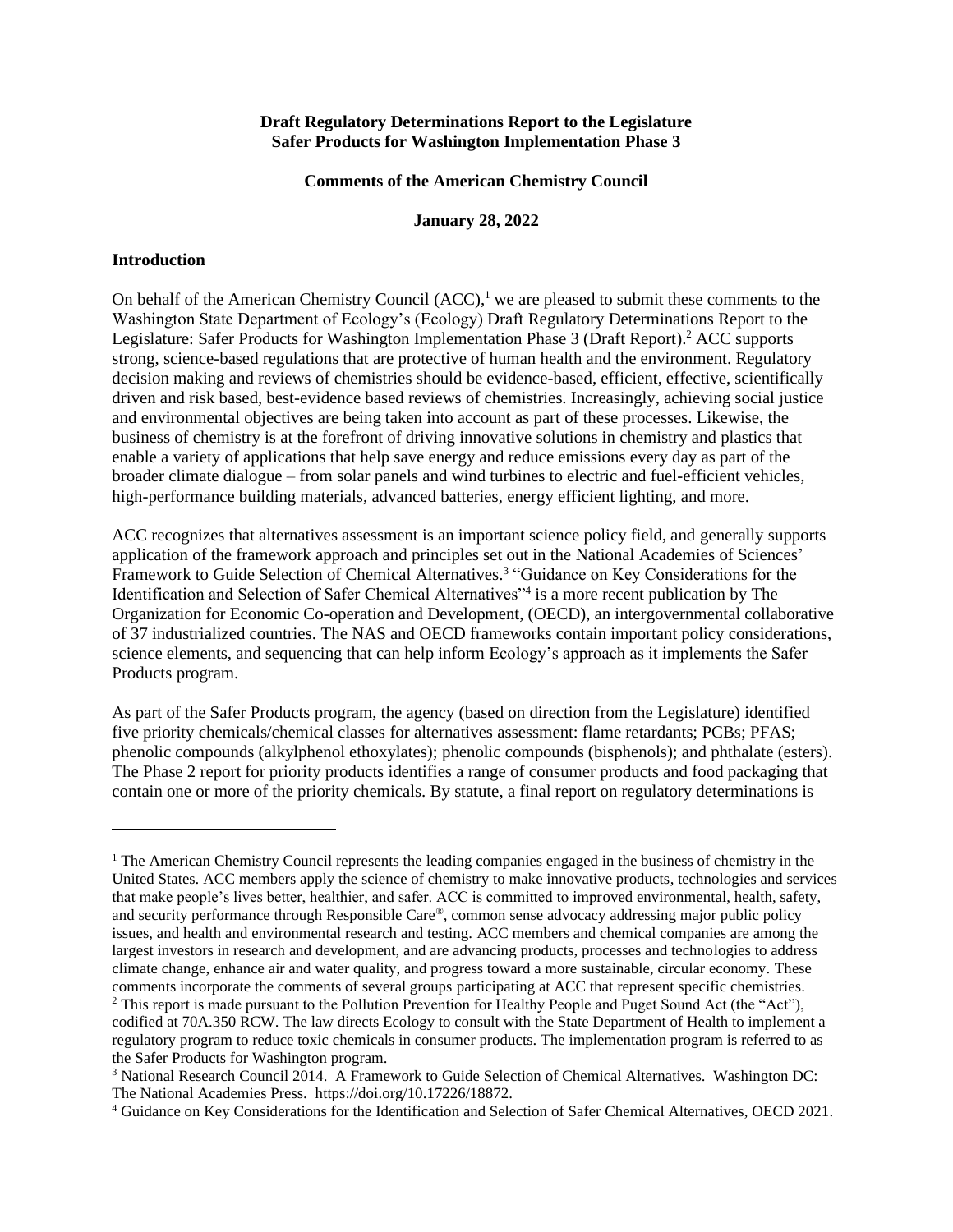due to the Legislature by June 1, 2022. The comment period on a draft rule as part of Phase 3 is expected to be late 2022-2023. Regulatory options available by statute include taking no action; requiring reporting from manufacturers to collect or generate additional data; and restricting a chemical in a product in all eleven of the identified priority consumer products, or a subset thereof. The State may of course, in addition to any of these paths, choose to lead or participate in product and chemistry innovations, testing of labeling and instructions, piloting of handling and/or training and certification programs, and private sector standard development.

Inputs as part of the Phase 3 process will help Ecology assess whether safer alternatives are feasible and available. This will be followed by a determination of whether a restriction or reporting requirement, or no action, or a request for additional research, should be issued. In order to proceed with a restriction, Ecology must complete analyses that show that a safer alternative:

- Is feasible:
- Is available:
- Will reduce a significant source of or use of a priority chemical (or is necessary to protect the health of sensitive species or populations);
- Delivers benefits that outweigh the costs; and
- Determine that the proposed restriction is the least burdensome alternative.

Ecology's review would also be well-informed by careful consideration and integration of other elements of alternatives life-cycle thinking and analysis, a critical tool that helps with the evaluation of sustainability and environmental trade-offs. Even if the function of a priority product is equivalent or better with the use of an alternative chemistry, substitution can have unwanted or adverse sustainability impacts that should be carefully evaluated. A substitute chemistry may require long distance transport, process changes, increased energy use or greenhouse gas emissions across its lifecycle, for example. Global markets and supply chain impacts and disruptions should also be included in the availability and benefit-cost analysis, as we have seen play out in the recent pandemic where products and materials sourced from facilities outside the United States have been stressed with various availability constraints and delays. Social justice considerations may also be a relevant factor. For example, President Biden signed the Uyghur Forced Labor Prevention Act into law on December 23, 2021, which could ultimately affect imports from that region.<sup>5</sup>

We present below general comments with respect to Ecology's approach to alternatives assessment in Section I, and specific comments with respect to the approach taken for the 5 classes of priority products in Section II. Our comments here include comments of ACC's High Phthalates Panel and Polycarbonate-BPA Global Alliance. ACC also notes, supports, and incorporates by reference here, several sets of separately filed comments:

• The separate submission by the North American Flame Retardant Alliance (NAFRA). The NAFRA comments relative to organohalogen flame retardants (FRs) in plastic casings for electronics and electrical equipment reinforce many of the points raised in the ACC comments and the proposed recommendations relative to the extremely broad range of electronics and electrical equipment.

<sup>5</sup> For example, Table 10-3 of the NAS Framework set out a number of social impact categories that could be possible characterization factors, including labor practices, work conditions, and violation of property rights including those of U.S. companies and individuals. In an availability analysis, for example, criteria excluding sourcing from venues that fail to meet selected minimum social impact criteria that could be relevant.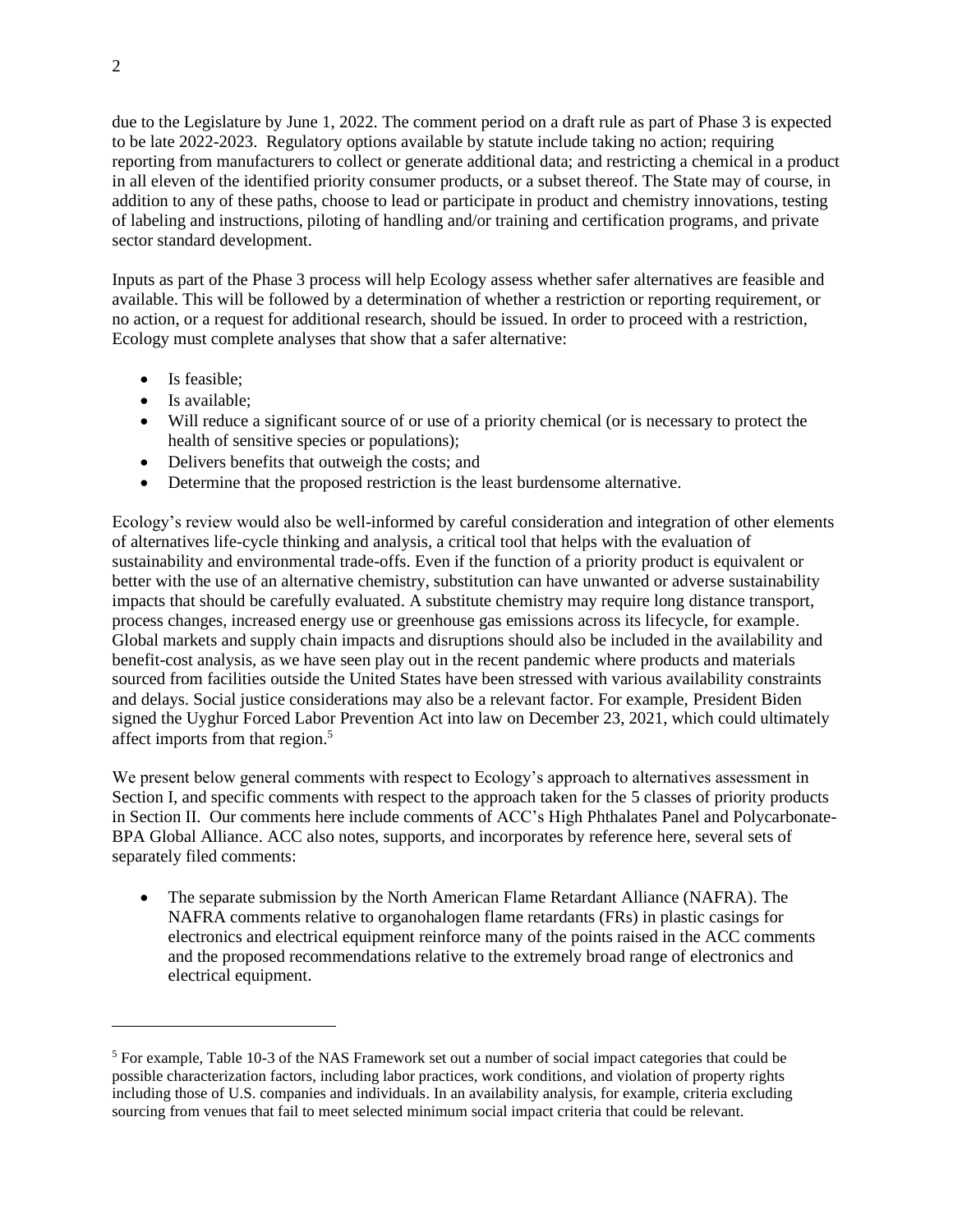- The separate submission by the Alliance for Telomer Chemistry Stewardship (ATCS). ATCS is a global organization that advocates on behalf of C6 fluorotelomer-based products. ATCS promotes the responsible production, use and management of fluorotelomers, while also advocating for a sound science- and risk-based approach to regulation.
- The separate submission of the FluoroCouncil, which represents a diverse range of fluorinated chemistries. These chemistries play a wide range of roles in many products, including products that consumers rely on every day, from cell phones and fuel-efficient cars to solar panels and stain-resistant furniture.

We urge Ecology to take these comments into consideration for these important and complex product categories.

\* \* \*

### **I. General Comments**

# **A. The Feasibility Analysis Should Clarify that Both Technical and Economic Feasibility are Required and Take Additional Factors into Account.**

Under Ecology's criteria, for an alternative to be feasible, it must meet at least one of the following criteria:

- Already used for the application of interest or a similar application;
- Marketed for the application of interest or a similar application; or
- Identified as feasible by an authoritative body.

"Feasibility" under the NAS Framework includes an analysis of both technical feasibility and economic feasibility. The criteria should specify that both technical and economic feasibility must be evaluated and satisfied.

Technical feasibility requires a demonstration that a substitute chemistry or formulation provides equivalent or better performance for the relevant performance criteria for a particular product. As presented, these criteria do not support a robust review of the feasibility of substituting a particular chemistry, as used in a particular application, with a substitute chemistry. In any given class of chemistry, different individual chemistries may be used or marketed for different applications with different levels of necessary performance. A marine paint; an outdoor paint for a bridge; an outdoor paint for a building; and an interior paint for a kitchen, for example, may have performance requirements that differ significantly.

To continue the paint example, to complete a feasibility analysis, there should be careful consideration of how the alternative affects formulation of a stable product, product performance, specific or niche uses cases, or customer preferences. For example, Ecology found paints with lower (or no) concentrations of PCBs safer than paints with higher concentrations of PCBs. In its analysis, Ecology noted that PCB concentrations in children's paint, spray paint, road paint, and building paint range approximately from zero to 100 ppb. Ecology also noted that of the 105 paint samples tested, 89% had PCB concentrations under 25 ppb, and 78% had concentrations under 10 ppb. To support its conclusion that paints with lower PCB concentrations are feasible and available, Ecology noted that paints with low concentrations of PCBs were sold at stores and marketed as paints. Ecology's analysis did not discuss or consider performance of any of these low PCB paints in any of the paint use categories. Similarly, Ecology proposed using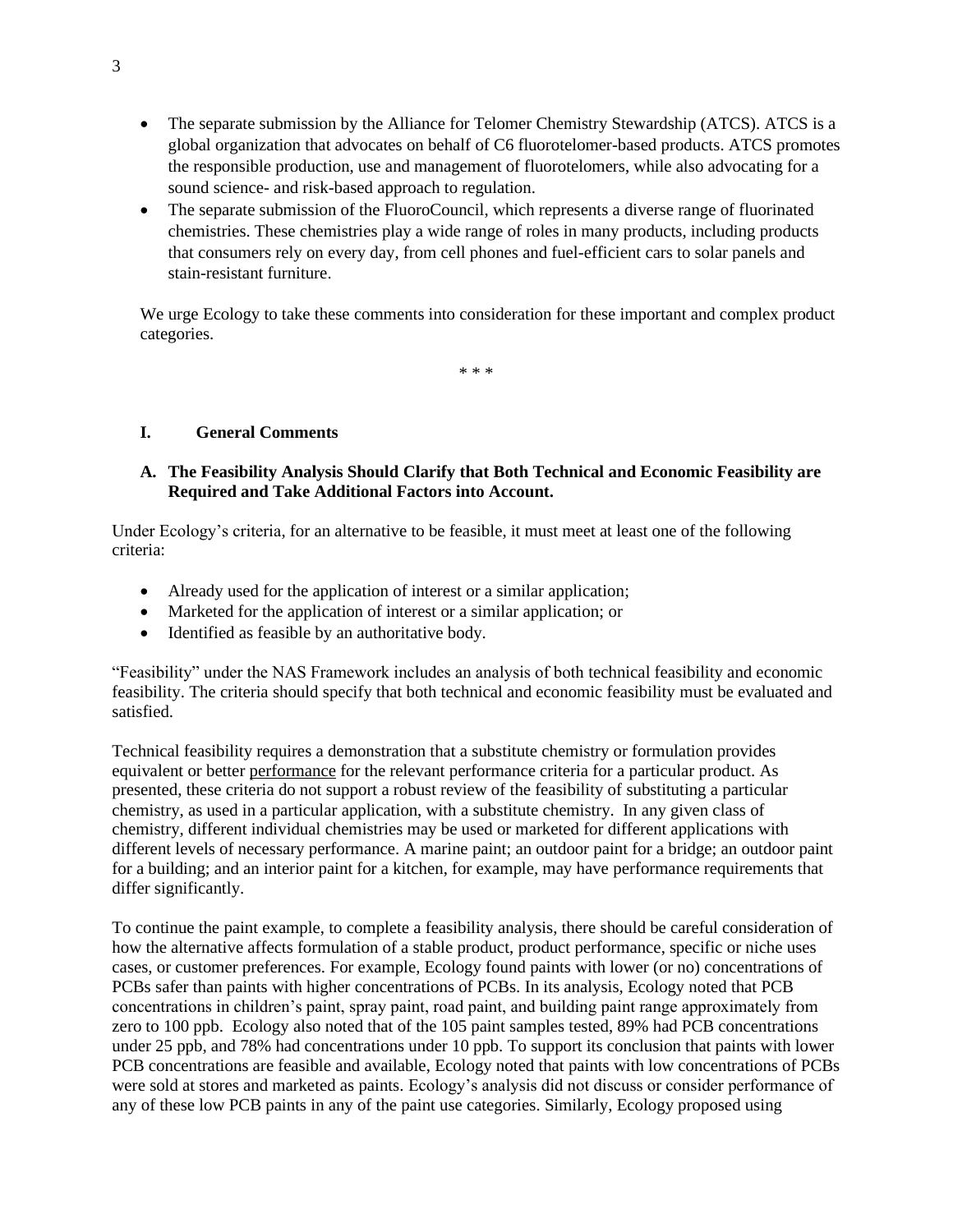untreated leather, or inherently stain-resistant materials, such as wool, polyester, or polypropylene, as alternatives to leather treated with PFAS. Ecology failed to analyze the impact these suggested alternatives may have on the product's performance or consumer desirability. Ecology's analysis of alternative products should explicitly consider these factors as they speak directly to the question of whether the alternative is feasible.

We are concerned that both the "already used" criteria, and the "marketed for the application of interest" criteria, are insufficiently robust to support alternatives assessment under the Safer Products program. For example, an identified use of the substitute chemistry may still be in a pilot or test market phase where it is unclear that the performance of the substitute meets consumer or user needs. Undesirable substitutions that affect product performance, including the stability, look, feel, sound, or smell of a product, can affect consumer acceptance of a product and can result in different use patterns and even adherence to safety and use instructions. An unacceptable product may result in rejection and drive consumers to use less sustainable products.

Likewise, we are concerned that the "marketed for the application of interest" is insufficiently robust to support conclusions about feasibility. A manufacturer trying to enter a new market may itself not have sufficiently tested performance and consumer uptake with customers. A product with sustainability tradeoffs, such that if a product containing the substitute is no longer eligible for a sustainability claim important to the customer base for example, may not get market uptake at all. The "similar application" language further weakens this provision, as it is unclear what a "similar application" is – in other words, what degree of similarity is required, and does this take into account different regulatory, code-based, standards, and customer performance requirements.

The third criteria, identified as feasible by an authoritative body, should be refined. We believe there to be very few bodies that can conduct an in-product equivalency performance review, including testing. Reviews based on performance standards, with testing and certification by accredited third party laboratories, of specific chemistries in specific products could be a useful indication of feasibility, but we suggest the criteria be rephrased to make this clarification. A statement by a non-consensus based organization that it is feasible to replace a particular chemistry or class with another, without a robust technical foundation to support this conclusion, should not be used as an authoritative body. In addition, the criteria should make clear that no party can "self-certify" the feasibility of a substitute chemistry or class; only independent, consensus-based standard and certification systems should be accepted, or the conclusion of a comprehensive review by a government conducting an alternatives assessment based on NAS Framework principles.

## **B. The Availability Analysis Criteria Should Take Current Market Factors and other Externalities into Consideration, Including Production Scale and Globally Supply Chain Issues.**

The Draft Report indicates that for an alternative to be available, it must meet at least one of the following criteria:

- Currently used for the application of interest.
- Offered for sale at a price that is close to the current.

For an alternative chemical, process, or material not in use to be considered feasible it would need to meet at least one of a number of criteria. Some of these criteria would include:

• An authoritative body identified the alternative as favorable with some indications that it might not perform as well, but the difference in performance is not crucial to the product.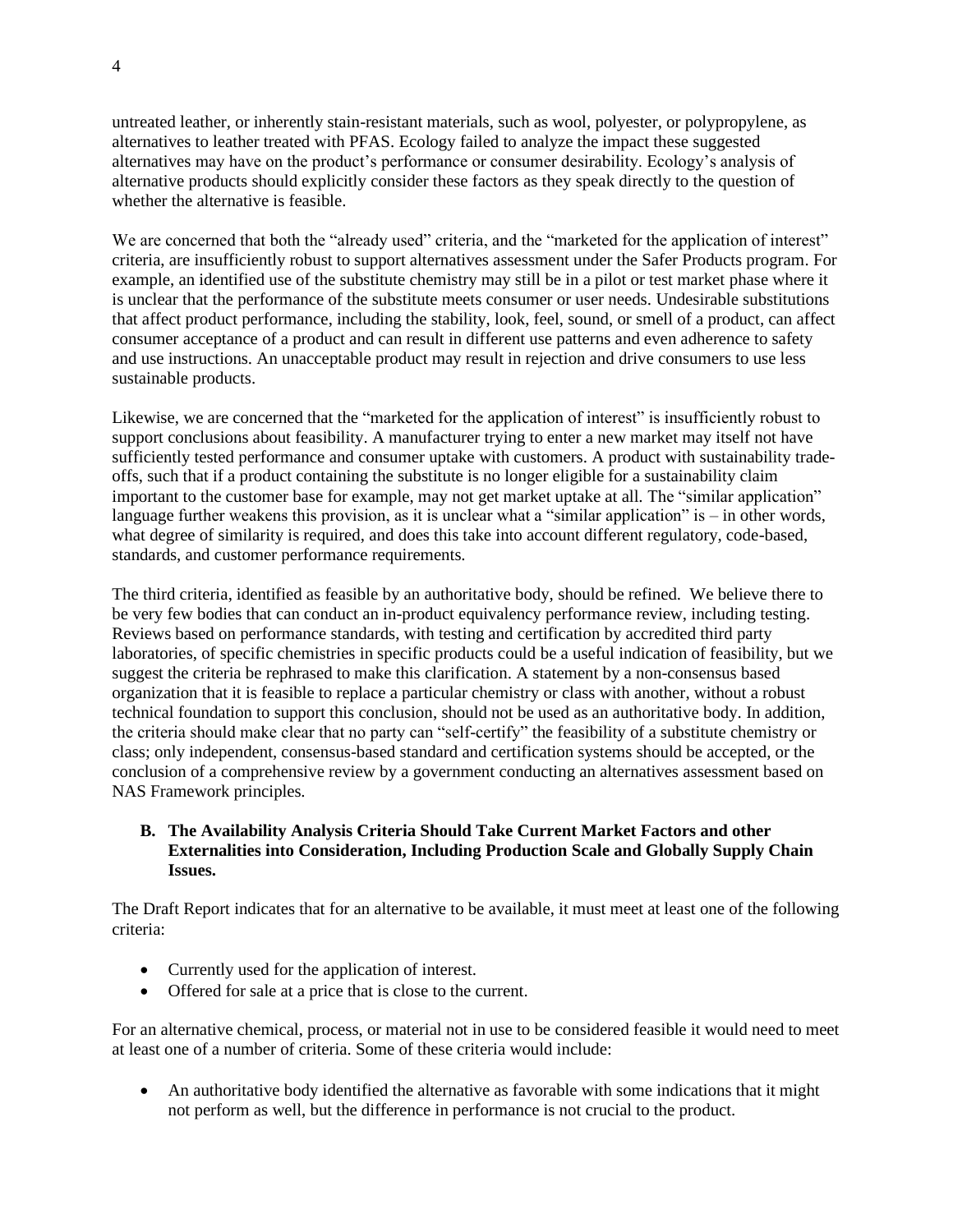- An authoritative body identified the alternative as unfavorable, i.e., not a viable alternative based on performance. However, modifications to the process could make the alternative feasible.
- An authoritative body identified the alternative as unfavorable, but the application is not identical to the application of interest, and the process or product can be modified to accommodate the alternative.

This approach presents a number of shortcomings that point to an incomplete, and insufficiently robust, economic feasibility analysis. The mere fact that a particular chemical is in use in an application of interest does not mean that global supply chains can provide the substitute chemical in the volumes and delivery times needed to support substitution. If global supply chain disruption occurs where a chemical is sole-sourced from an importer or US facilities do not have sufficient capacity to meet US market needs, availability is adversely impacted and the substitute chemistry is not economically available. In addition, the availability/economic feasibility analysis must take into consideration costs other than price as part of the availability analysis. A substitute chemistry may require process or equipment changes; labor force changes; raw material sourcing changes; and so forth that impact the total cost of the substitution well beyond what an equivalent or similar price is for purchase of the chemical would be.

While consideration of cost is listed in Ecology's criteria for feasible and available, cost is not discussed in any of Ecology's determinations regarding priority chemicals. In other words, Ecology has failed in every case to actually apply the benchmarks it set for itself. As a result, it is unclear to what extent Ecology actually considered cost and what data it will rely on when considering cost in the future. For example, in the electronics section, five phosphate flame retardant alternatives are put forth but cost is not mentioned, nor does Ecology claim that all five alternatives are currently used in the plastic enclosures of electronics. Similarly, in the bisphenols section, Ecology identifies a certain product as a feasible and safer alternative for BPA and BPS in thermal paper and that the product is available online, but Ecology does not mention the cost of substituting the product for current bisphenols in thermal paper. In some instances, Ecology suggests that a safer alternative is a change of process or design, rather than the use of an alternative chemical. For example, for PFAS, Ecology suggests using untreated leather, textiles, or other materials to replace or cover products treated with PFAS. Ecology also suggests using inherently stain-resistant materials, such as wool, or polyester, or using removable upholstery that can be machine washed. However, Ecology's analysis does not mention the costs associated with switching to untreated fabrics or materials, nor does Ecology consider the costs associated with changing its design or processes to accommodate a new material. Similarly, in the flame retardants section, Ecology states that "another alternative for meeting flammability requirements is using an internal enclosure made of inherently flame-resistant material (e.g., metal) to serve the function of a fire enclosure[.]" Nowhere in this analysis does Ecology mention the associated costs to the electronics industry if it switched from using plastic enclosures to an entirely different material (e.g., metal). Moreover, Ecology fails to recognize the implausibility of the entire electronics industry switching to a different enclosure material within the short time frame. Ecology even concedes that switching to an inherently flame-resistant material, such as metal, is not feasible in some applications. When Ecology finalizes the determinations, it must appropriately consider costs.

In addition to production scale and global supply chain issues, Ecology should consider regulatory barriers. Ecology's proposed alternatives include chemicals that other agencies are either currently or are actively considering regulating. Further, although Ecology purports to analyze the commercial availability of a chemical, it has failed to consider whether that chemical will be available at production scales in order to support an entire industry switching from one chemical to another. Consumer products are designed for worldwide compliance. Companies do not, and simply cannot, design products tailored to different regulatory environments. Thus, if a chemical Ecology regards as a feasible alternative were to be restricted by another agency – whether foreign or domestic – Ecology's conclusion that the chemical was a feasible alternative would be inaccurate.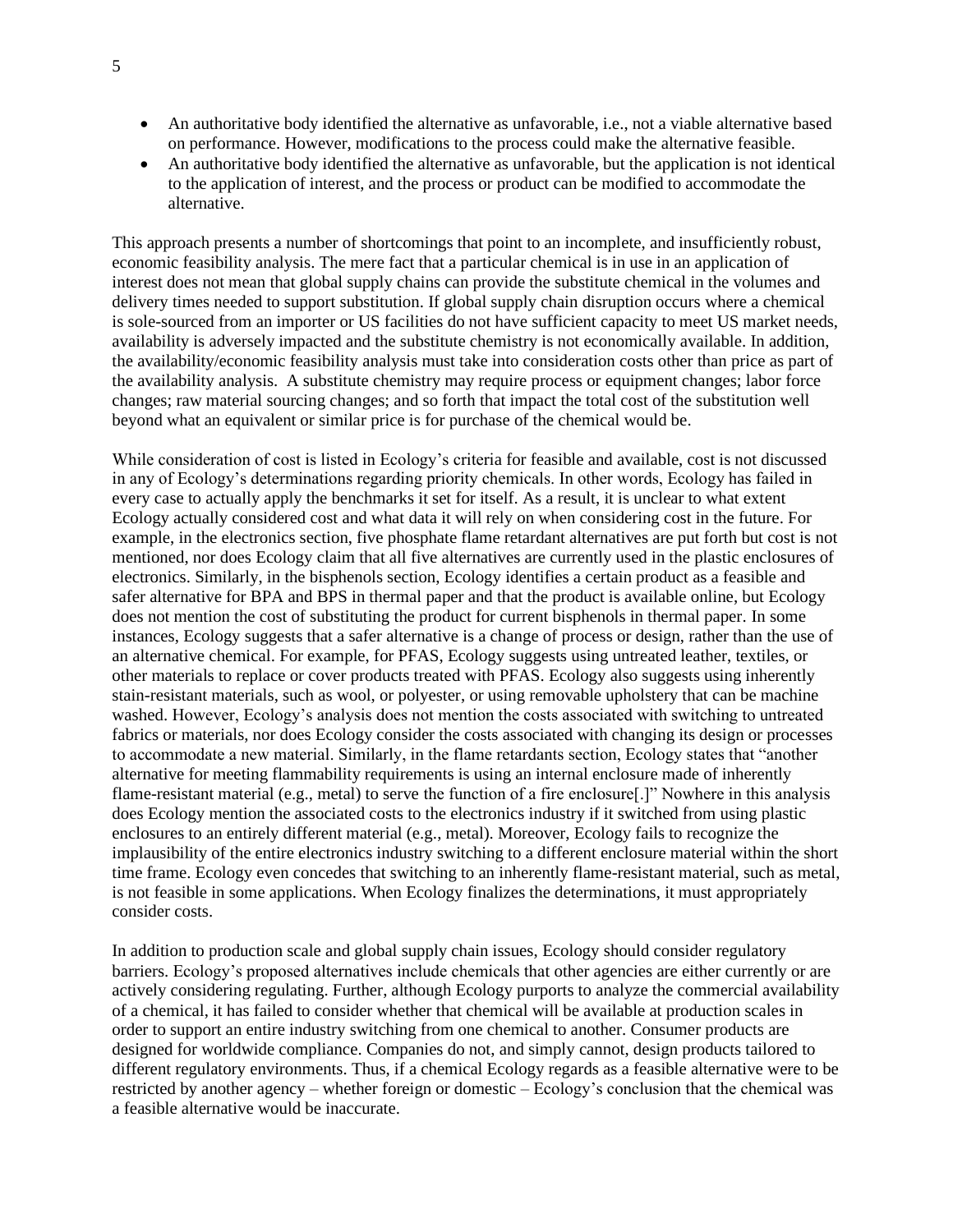It is important to assess whether chemicals Ecology identifies as alternatives are regulated elsewhere and factor this into its assessment. The draft determination does not do so. To illustrate this point, a cursory (not exhaustive) regulatory review of the potential alternatives Ecology has identified in the draft report reveal troubling results. This speaks not only to the over-simplicity of Ecology's feasibility determinations, but the potential for this oversimplicity to lead to regrettable substitution. One chemical Ecology holds out as a potential alternative to halogenated flame retardants is triphenyl phosphate (TPP). This chemical is currently undergoing a risk evaluation under the U.S. Toxic Substances Control Act. Ecology also notes that many or most applications that use organophosphate flame retardants must also use an anti-drip additive, such as a fluoroorganic additives. This is necessary to prevent "flaming drips" during a fire event. As Ecology points out elsewhere in the draft determination fluoroorganic chemicals are already highly regulated and becoming even more so. For instance, Maine recently enacted a wholesale ban on products that contain perfluoroalkyl and polyfluoroalkyl substances (PFAS), effective January 1, 2030. Ecology identified benzyl alcohol as a safer alternative for phthalates in beauty products. However, benzyl alcohol is listed in Annex III of EU Regulation.

Ecology has also failed to consider whether the potential alternatives it has put forth will be available at scale during any phase-out period Ecology enacts. If an entire industry were to switch on a short timescale from one chemical to another, this would create significant scale-up pressures on existing manufacturers. Ecology has not established that such scale-up, at a reasonable cost, would be feasible.

We note a recent supply chain challenge regarding the chemical PIP (3:1). Subject to a risk management action under TSCA, the agency moved earlier this year to a restriction with a phase-out schedule that could not be met by global supply chains. PIP (3:1) was present in manufactured durable goods, like washing machines, and electronics that have multi-year sell inventory and sell-through schedules. The risk of global supply chain disruption from discontinuation of the availability of a commercially important chemical without adequate due diligence with respect to the availability of alternatives can have real, and significant consequences as this example illustrates.

This is even more relevant for complex products like electronics and electrical equipment which have multiple components and require product testing to ensure they meet designated safety and performance standards. In these cases, product must be carefully redesigned, reengineered and recertified. Such product redesign and recertification processes for complex sectors like electronics may take several years so the lead time for these changes needs to be factored into the assessment.

#### **C. Ecology Should Perform a Least Burdensome Analysis.**

When promulgating a significant legislative rule, Washington's Administrative Procedure Act (APA) requires Ecology to determine that the rule to be adopted is the least burdensome alternative for those required to comply with it that will achieve the general goals and specific objectives. Although that test is applicable to the end restrictions that Ecology will apply after the conclusion of the next phase of its rulemaking (rather than to the regulatory determinations phase), the choices that Ecology has made in its interpretations and analytical framework make it unlikely that Ecology will be able to meet its "least burdensome" analysis burden. For example, Ecology suggests that products be redesigned without analysis of how that redesign would affect cost, performance, or desirability. Ecology also suggests chemical alternatives that would create regulatory problems in other jurisdictions without analysis of cost.

A proposed rule restricting the use of flame retardants could require manufacturers to use new materials (i.e., metal instead of plastic in electronics) that may be inconsistent with product performance and consumer preference (e.g., for low product weight), and would likely increase costs. This would be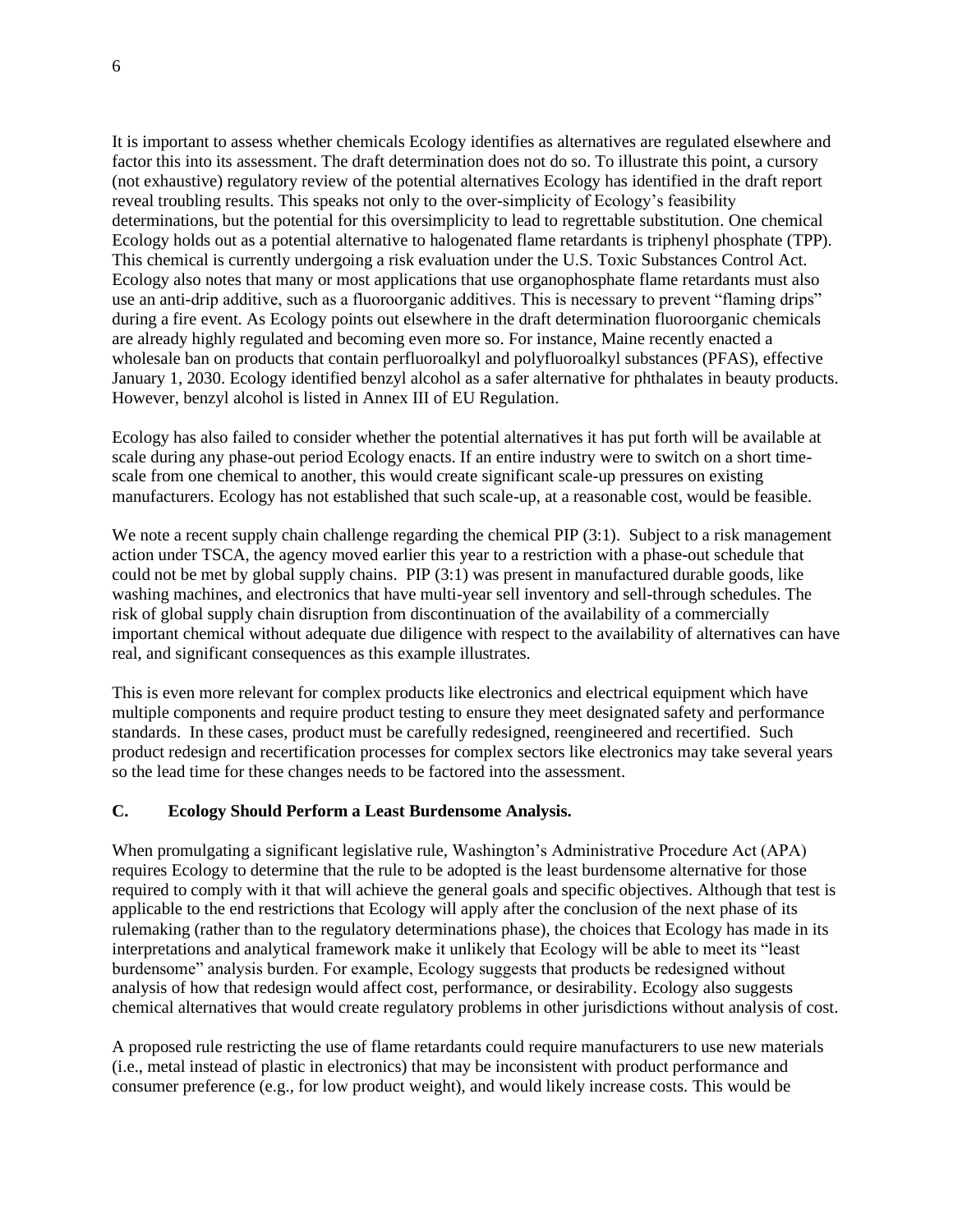burdensome on manufacturers by increasing costs (both for product redesign and during production) and affecting sales, as well as on consumers for affecting product weight.

Likewise, a requirement for manufacturers to redesign flame retardant material (i.e., an internal enclosure) would likely increase costs to manufacturers and could also affect availability of products to consumers during the redesign process. It could require industry to requalify parts or products that contain safer alternative chemicals for the relevant existing flammability standards. This would be burdensome on manufacturers because it requires them to complete new assessments, and would create a backlog of products that need to be requalified, which would decrease the number and variety of products available to consumers.

The suggestion to require manufacturers to employ a change in process or design that reduces the flammability requirement of the exterior electric or electronic enclosure through the use of an internal fire barrier would be quite burdensome to manufacturers. It would increase costs, perhaps significantly, and it could limit the type and number of product manufacturers can make available to consumers.

We also recommend that Ecology consider at least screening-level cost-benefit review early in the process, and preceding any recommendation of a restriction. An analysis of substitution risk<sup>6</sup> can help determine if adoption of a preferred alternative would do more good than harm. This will first entail some effort to understand the expected behavioral response of the market to the proposed restriction. For example, suppose it is expected that a producer will simply and easily substitute a priority chemical with a safer alternative chemical, with no change in prices or consumer welfare. The agency could then employ a screening-level risk assessment to see whether each preferred alternative is likely to pose risks of concern. If no concerns arise from this screening level assessment, the agency can move forward with a proposed restriction, subject to opportunity for notice and comment and a more robust cost-benefit review.

# **D. Ecology Should Apply a Reasonable, Common-Sense Definition of Consumer Product.**

The statute defines "consumer product" as "any item, including any component parts and packaging, sold for residential or commercial use." The breadth of this definition allows for varying interpretations of what a consumer product is. For example, there is no distinction between commercial products and industrial products used within the production chain. Thus far, Ecology has not provided a detailed interpretation of this term. When it finalizes the determinations document, Ecology should clarify that "sold for residential or commercial use" is limited to products designed for use in a home or commercial (i.e., office) setting. This would include, for example, table-top coffee makers and personal computers in scope of the "consumer product" definition. Ecology should clarify that products intended for professional use or use only in an industrial setting (e.g., factory equipment, large-scale fixed installations, enterprise electronics, equipment used only for research and development, etc.) are not "consumer products." This interpretation would comport with both the statutory definition of "consumer product" and a common-sense understanding of the term. Providing this clarification now would ease Ecology's burden in enacting the statute by reducing the scope of interested stakeholders.

<sup>6</sup> Economists refer to *ancillary benefits* and *ancillary costs*, the indirect impacts of a regulation that can influence net benefits. *Substitution risk*, which is a type of ancillary benefit (disbenefit), is not uncommon when a regulation has the effect of causing market participants to switch from a regulated activity to one that is not regulated. When the purpose of a regulation is to reduce risk of a product, analysis of substitution risk is often important to determine if the regulation is warranted on a net basis.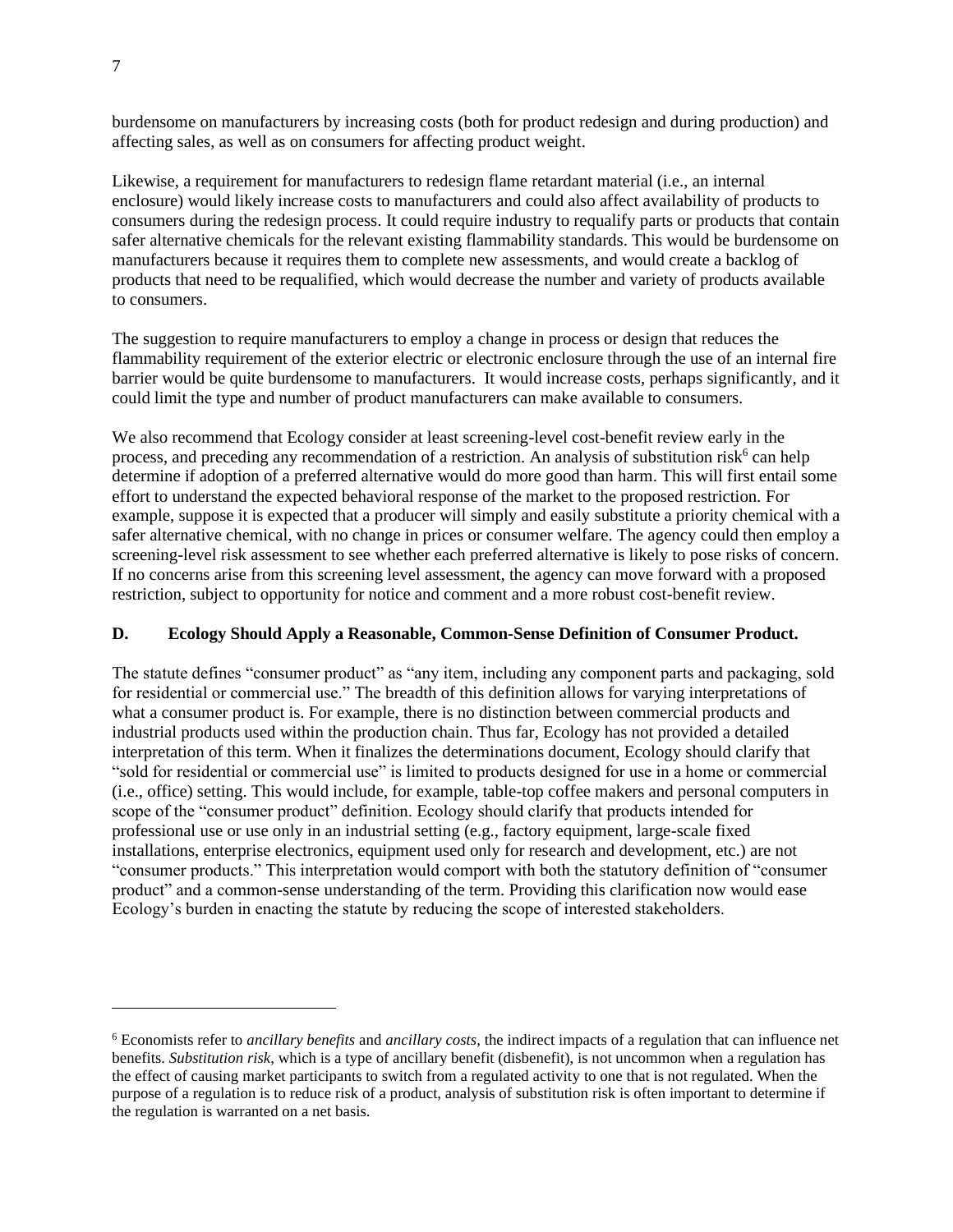### **E. Ecology's Chemical Class Approach Is Unworkable and Will Lead to Inconsistent Application of its Hazard Criteria.**

Ecology's flawed chemical class approach has led to inconsistent application of its hazard criteria. Ecology has chosen an approach that assumes all chemicals within an identified priority chemical class (even a class containing a large number of chemicals) will not qualify as safer. Conversely, in its desire to find acceptable alternatives, Ecology has applied a lower level of scrutiny to other chemicals. This is likely to lead to regrettable – or, at best, needless and costly – substitution that is not supported by the available science. For example, Ecology concluded that two halogenated flame retardants do not meet its "safer" criteria despite having achieved a GreenScreen score of BM-2. This is because, Ecology claims, those chemicals fail the within-class criteria. However, Ecology also concluded that two non-halogenated flame retardants (triphenyl phosphate (TPP); and resorcinol bis(diphenyl phosphate) (RDP)) may meet the "safer" criteria for the sole reason that they have achieved the same GreenScreen score. For instance, regarding RDP, Ecology states that "RDP scored BM-2 in a GreenScreen(R) assessment, and the assessment was reviewed by TCO Certified. This meets our minimum criteria for safer…".

Similarly, regarding bisphenols, Ecology found that while tetramethyl bisphenol F (TMBPF) scored a BM-2 and that it meets the minimum criteria, it fails to meet the within-class criteria that a chemical score low for endocrine disruption, reproductive toxicity, and developmental toxicity. TMBPF scored moderate for both endocrine activity and developmental toxicity. Ultimately, Ecology concluded that TMBPF does not meet the within-class criteria for safer if it is intentionally added or present as a residual monomer above 100ppm. The safer alternative proposed scored moderate for developmental toxicity, and there was a data cap noted for endocrine activity. Ecology concluded that this met their minimum requirements for safer. Ecology's key rationale for the class approach is to avoid regrettable substitution. By applying a lower level of scrutiny to proposed alternatives than to chemicals already in use, Ecology risks that very result. Additionally, Ecology evaluates chemical classes based on several chemicals within the class that are "data rich," and does not perform a review of all data from the priority chemical class. For example, if some data rich chemicals within the chemical class do not meet Ecology's criteria for safer, but the class also includes some chemicals that are poorly characterized, then Ecology will classify the class as potentially hazardous based on the data rich chemicals. Ecology argues that this approach avoids assuming chemicals with no data are not hazardous. In practice, however, this approach builds in an inherent bias towards a more hazardous finding because the data rich chemicals are the most studied and already identified as hazardous. By taking this approach, Ecology does not appropriately consider the newer alternatives, and instead compares new alternatives that have similar functional chemistry to older chemicals already considered to be some of the most hazardous chemicals.

The current class approach is likely to be arbitrary in both application and in results. Ecology should reconsider moving the program to the NAS Framework approach. The simplest and perhaps most effective approach to alternatives assessment for a given chemical is to identify a single, discrete chemical substance for an alternatives assessment, sometimes called a single chemical substitution.<sup>7</sup> This makes comparison with a defined range of alternatives a complex task, but the most straightforward. A single chemical, for example, can be evaluated against others in its own (same) appropriately defined and bounded category. A chemical category is a group of chemicals whose physiochemical and human health and/or ecotoxicological properties are likely to be similar or follow a regular pattern, usually as a result of structural similarity.<sup>8</sup> The mere condition of sharing one or more of these properties, however, is not sufficient, nor is structural similarity sufficient, to support a category by itself. For example, the

<sup>7</sup> See, e.g., Guidance on Key Considerations for the Identification and Selection of Safer Chemical Alternatives, OECD 2021 at 11.

<sup>8</sup> Grouping of Chemicals: Chemical Categories and Read-Across, available at OECD.org.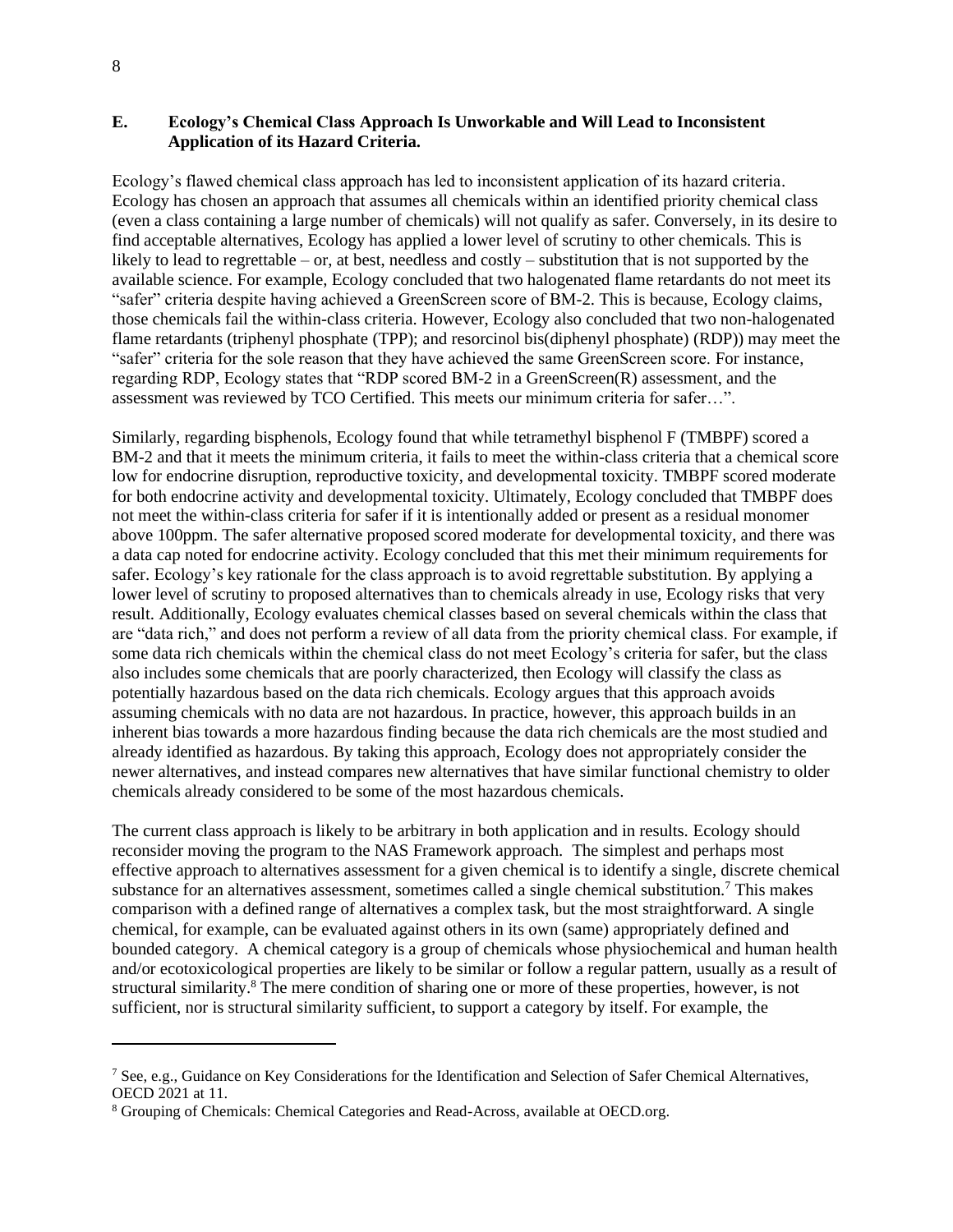classification, "solid at room temperature,"<sup>9</sup> while describing a group of chemicals with one similar characteristic, does not by itself predict similar or patterned physiochemical, human health, and ecotoxicological properties. (Chemicals that are solid at room temperature include quartz, carbon, salt (NaCl), and gold). Attempting to group solely by functional category for chemicals  $-e.g.,$  colorants, antioxidants, flame retardants – is generally too broad a descriptor to arrive at a category with similar or patterned phys/chem, health, and ecotox properties.

The NAS framework takes the most straightforward approach to alternatives assessment. Step 1 of the framework is to identify a specific chemical of concern for entry into the framework. A selected chemical then moves to a scoping and problem formulation step, establishing the scope of assessment and plan for assessment. The assignment of a unique CAS (Chemical Abstracts Service) or IUPAC (International Union of Pure and Applied Chemistry) number is generally indicative of a unique chemical substance, as CAS will register unique chemical substances that can be represented by completely defined molecular structures (i.e., all atoms and the chemical bonds joining them are known). Notably, CAS excludes substance classes from routine registration (e.g., silver compounds).<sup>10</sup>

The categories set out in the Draft Report are too broad to characterize distinct chemical properties that can be readily compared in an alternatives assessment. This includes hazard. ACC recommends that Ecology apply the NAS framework to selection of chemicals for entry into the alternatives assessment process.

# **F. Ecology Must Take Hazard, Exposure, and Risk into Account in its Alternatives Assessment Process.**

The OECD framework defines "safer alternative" to mean "a chemical, product, or technology that is preferable, in terms of both hazard and potential for exposure to humans and the environment, than the existing option. Evaluating comparative hazard and exposure is an element of the process."<sup>11</sup> The OECD notes that the "process of determining whether a chemical, product, or technology is "safer" consists of three steps: comparative hazard assessment, comparative exposure assessment, and integration of hazard and exposure information.<sup>12</sup> An alternatives assessment framework also considers broader sustainability factors and evaluates performance, technical feasibility, and economic feasibility before a conclusion may be reached regarding a preferred alternative.<sup>13</sup> A hazard-only approach, as Ecology takes in the Draft Report, is not a best practice for alternative assessment.

Under the statute, Ecology may restrict or prohibit a priority chemical in a priority consumer product when it determines, among other things, that the restriction is necessary to protect the health of sensitive populations or sensitive species and when safer alternatives are feasible and available. A hazard-only approach may result in regrettable substitution, with increased danger to those sensitive populations or sensitive species. For example, early air conditioners and refrigerators used acutely toxic ammonia, methyl chloride or sulfur dioxide as refrigerants. Due to human safety concerns, these were replaced by chlorofluorocarbons -- lower toxicity, highly stable, non-flammable and noncorrosive substances -- which ended up damaging the ozone layer.

<sup>9</sup> Descriptions of the state of matter – freezing point, melting point, and boiling point, are all universally recognized physical properties.

<sup>&</sup>lt;sup>10</sup> See generally, CAS (Chemical Abstracts Service) Registration Criteria-Overview, available at cas.org.

 $11$  Guidance on Key Considerations for the Identification and Selection of Safer Chemical Alternatives, OECD 2021

at 12.

<sup>12</sup> *Id.* at 15.

<sup>13</sup> *Id.* at 16.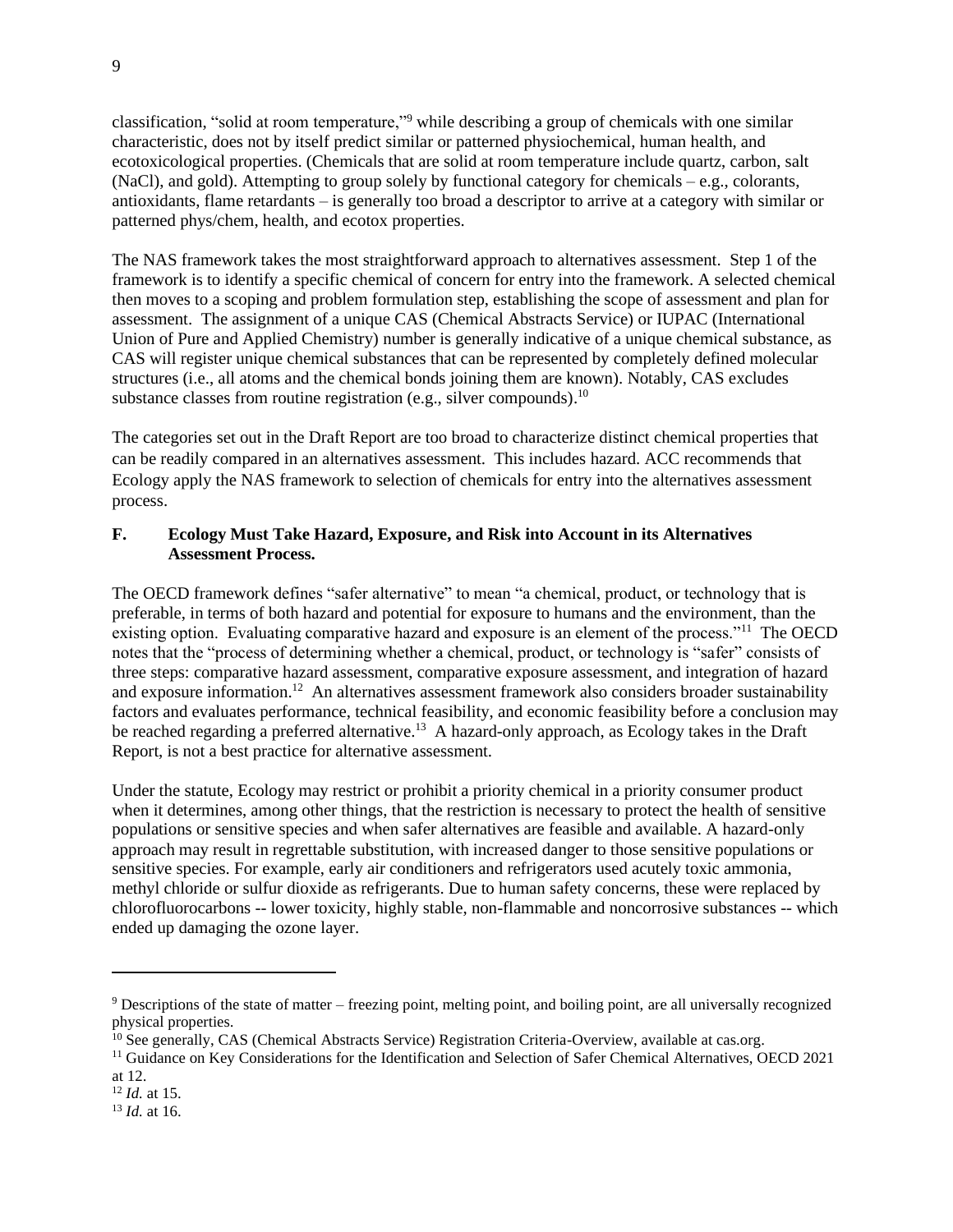To avoid such regrettable outcomes, both the OECD and NAS alternative assessment frameworks recommend the use of comparative exposure assessment. Comparative exposure assessments help to determine the differences in human and environmental exposure potential of alternatives versus the priority chemical over their lifecycles and thus whether the alternative is preferable, equivalent to, or potentially worse than the priority chemical given the potential for exposure.<sup>14</sup> Comparative exposure assessments can be accomplished by looking at the outputs of simple exposure models or comparing key physical-chemical properties of the alternatives. Exposure models for various consumer products are widely available. Physical-chemical properties are generally available for most substances and can be used to compare exposure potential for both human and environmental receptors.<sup>15</sup> The exposure assessment should be integrated with the hazard assessment to identify safer alternatives. If the exposure potential of an alternative is preferable this can add further rationale for its selection.

### **G. Use of Default Lists, Such as the GreenScreen List Translator, Should be Avoided.**

DOE's use of the GreenScreen list translator (GSLT) is problematic because GSLT relies, in part, on third-party generated chemical "red lists" for score assessment rather than actual toxicology data. A hazard-only based list used as part of the chemical identification process for input into an alternative assessment, or in initial screening, can have value. As the NAS and OECD frameworks both indicate, however, the AA process itself must include the comparative hazard assessment, and the comparative exposure assessment, and an integration step of the hazard and exposure information to help characterize risk. Hazard lists have no place in the assessment itself and cannot substitute for current data.

An alternative assessment that forms the basis of a regulatory determination must be based on reliable, quality data, including best available science and information that is up to date. Both hazard and exposure data, and the data integration, should be informed by best available science. Over time, chemistries may undergo additional toxicological testing or be informed by new epidemiological data, for example, so while hazard classifications for data-rich chemicals tend to be relatively static as new data comes in, there can be important changes over time, and third-party managed lists are lagging indicators. Exposure profiles can certainly change over time, as use patterns, treatment methods, market patterns, and other variables shift. Something as simple as a YouTube video, for example, can change consumer purchase and use patterns or safety practices in a short period. Manufacturer changes in product concentration, coating and encapsulation, and packaging can directly affect exposure scenarios. So too can innovated new product entries into the market; new standards and certification requirements; and new regulatory requirements.

Using chemical lists in lieu of data leads to overbroad assumptions that lack information specific to a given use that can provide important context on the risk that a chemical may present. In addition to the possibility that the list is outdated, incorrect, or does not apply the best available science to the hazard assessment and classification, use of hazard-based red lists fails to take exposure data and scenarios into account. Hazard and exposure data cannot be integrated of course if the exposure data is entirely lacking. Relying on GSLT alone to characterize the inherent hazard of a chemical or to avoid making a risk-based assessment does not represent the best available science.

<sup>&</sup>lt;sup>14</sup> National Research Council 2014. A Framework to Guide Selection of Chemical Alternatives at 71.

<sup>&</sup>lt;sup>15</sup> Greggs et al, Qualitative Approach to comparative Exposure in Alternatives Assessment, IEAM, 15(6), 880-894 https://doi.org/10.1002/ieam.4070.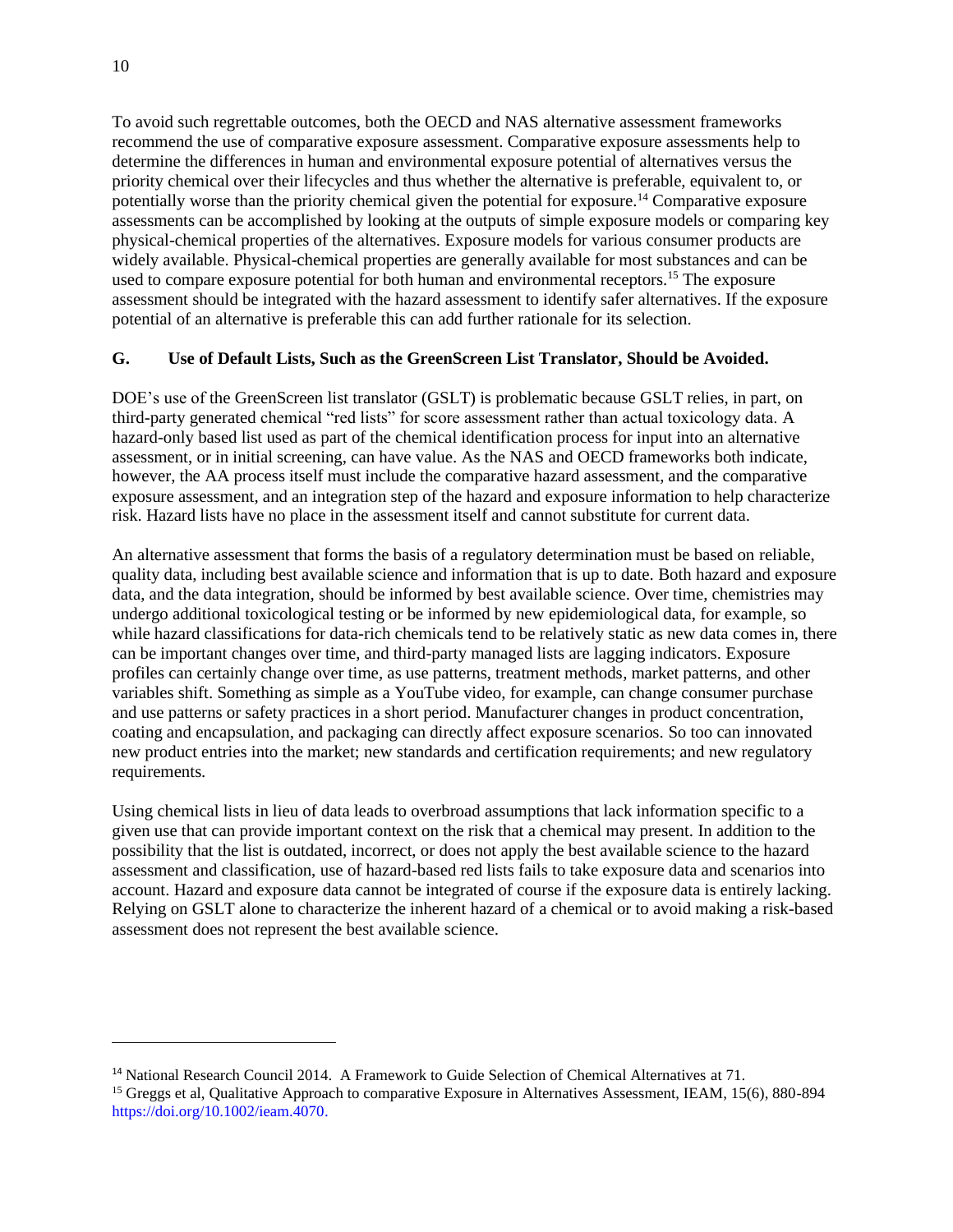## **II. Specific Comments**

# **A. Bisphenol-A**

Bisphenols are listed as a priority chemical class by the Washington State Legislature and discussed in Chapter 4 of the Draft Regulatory Determinations Report to the Legislature: Safer Products for Washington Implementation Phase 3. Bisphenol A (BPA) is an extraordinarily well studied, building block chemical used in the manufacture of epoxy resins. The Draft Report fails to address the largest study ever conducted on BPA, the CLARITY Study. Chapter 4 should be revised to incorporate the results of the CLARITY Study so that any regulatory determinations about BPA are based on the best available science.

The Consortium Linking Academic and Regulatory Insights on BPA Toxicity (CLARITY-BPA) program was developed to assess the potential health effects of long-term exposure to BPA.<sup>16</sup> CLARITY was a multi-year collaborative effort involving the U.S. Food and Drug Administration (FDA), the National Toxicology Program (NTP) and the National Institute of Environmental Health Sciences (NIEHS). The FDA is responsible for regulating BPA in food contact materials.

CLARITY is an important piece of research and should be included in any assessment of BPA hazard. The methodology for conducting the CLARITY Core Study was consistent with established testing guidelines and the study was conducted according to Good Laboratory Practice requirements to ensure study quality. Importantly, the draft report was peer-reviewed by a panel of independent scientists convened by NTP. After a thorough review of the draft report, the panel discussed their findings in a public meeting and issued a report with their recommendations. In general, the panel endorsed the design and execution of the study as well as FDA's interpretation of the results. Their recommendations to improve the report were incorporated into the final report, released in 2018. The results of the CLARITY Core Study confirm that there is no risk of health effects from BPA at typical human exposure levels, even if people are exposed to BPA throughout their lives. <sup>17</sup>

U.S. government reviews have concluded consumer exposure to BPA is extremely low and that BPA is rapidly eliminated from the body. Based on these results, in combination with the results of the CLARITY Core Study, BPA is unlikely to cause health effects. <sup>18</sup> <sup>19</sup> <sup>20</sup>

The results of the CLARITY Study, along with many others, support the Q&A on FDA's website regarding the safety of BPA: "Is BPA safe?" – "Yes."<sup>21</sup> FDA further states, "FDA's current perspective, based on its most recent safety assessment, is that BPA is safe at the current levels occurring in foods.

<sup>16</sup> https://ntp.niehs.nih.gov/whatwestudy/topics/bpa/index.html

<sup>17</sup> https://ntp.niehs.nih.gov/ntp/about\_ntp/rrprp/2018/april/peerreview\_20180426\_508.pdf

<sup>&</sup>lt;sup>18</sup> Centers for Disease Control and Prevention (CDC). Fourth National Report on Human Exposure to

Environmental Chemicals. Updated Tables, 2019. [online] Available at URL: https://www.cdc.gov/exposurereport/. <sup>19</sup> Thayer KA, Doerge DR, Hunt D, Schurman SH, Twaddle NC, Churchwell MI, Garantziotis S, Kissling GE, Easterling MR, Bucher JR, Birnbaum LS. Pharmacokinetics of bisphenol A in humans following a single oral administration. Environ Int. 2015 Oct;83:107-15. doi: 10.1016/j.envint.2015.06.008. Epub 2015 Jun 24. PMID: 26115537; PMCID: PMC4545316.

<sup>&</sup>lt;sup>20</sup> Teeguarden JG, Twaddle NC, Churchwell MI, Yang X, Fisher JW, Seryak LM, Doerge DR. 24-hour human urine and serum profiles of bisphenol A following ingestion in soup: Individual pharmacokinetic data and emographics. Data Brief. 2015 Mar 17;4:83-6. doi: 10.1016/j.dib.2015.03.002. PMID: 26217767; PMCID: PMC4510366. <sup>21</sup> https://www.fda.gov/food/food-additives-petitions/questions-answers-bisphenol-bpa-use-food-contactapplications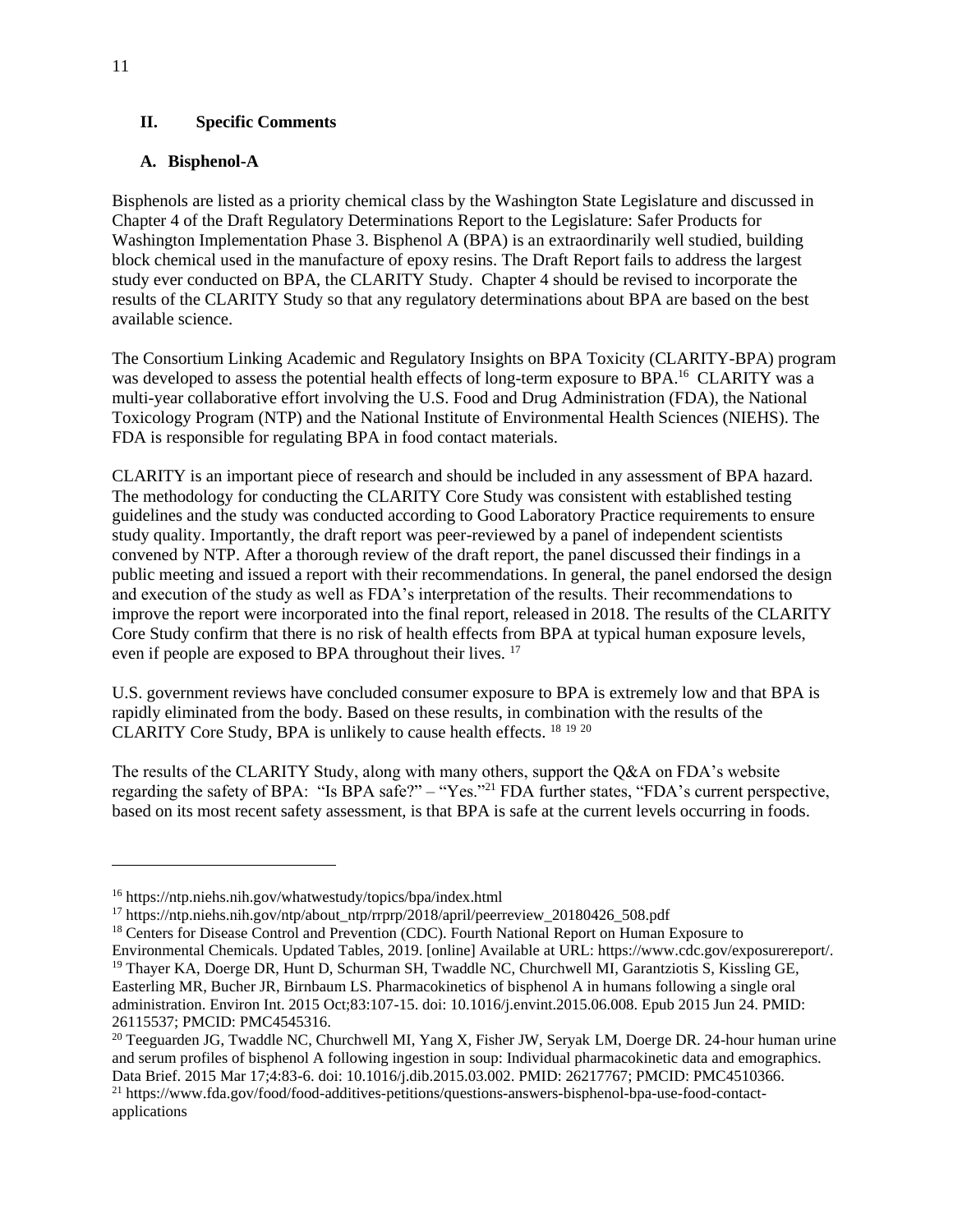Based on FDA's ongoing safety review of scientific evidence, the available information continues to support the safety of BPA for the currently approved uses in food containers and packaging."<sup>22</sup> Replacing BPA with an alternative that is not as well studied would be potentially regrettable. It is not likely that any alternative has been as thoroughly tested and frequently reviewed by government agencies as BPA. The scientific evidence supporting the safety of BPA speaks for itself and should not be dismissed.

# **B. Phthalate Esters**

With respect to phthalate esters, Ecology has not established a sound basis for proposing a restriction on phthalates in vinyl flooring. As noted above, the Washington State Legislature identified phthalates as a priority chemical class, with Washington Ecology and Health identifying vinyl flooring products containing phthalates as one of its priority products. Pursuant to RCW § 70A.350.040(3), in order to restrict or prohibit priority chemicals in priority products, Ecology must demonstrate that:

- The restriction will reduce a significant source or use of a priority chemical, or
- The restriction is necessary to protect the health of sensitive populations or sensitive species.

# **Ecology's Underlying Assumptions And Calculations About Phthalate Esters Are Incorrect.**

There is sufficient evidence to indicate that vinyl flooring is not a significant source or use of phthalates, and therefore any restriction will not reduce a significant source or use of phthalates, as a priority chemical. Furthermore, the low levels of use and exposure to phthalates in vinyl flooring, coupled with rapid biodegradability in the environment, means that phthalates release from vinyl flooring is unlikely to pose a health concern to sensitive subpopulations and the environment.

Ecology estimates that approximately  $10 - 37$  million pounds of phthalates are sold in new vinyl flooring each year in Washington State. Ecology has derived that estimate based on the following assumptions:

- Approximately 90,000 metric tons (100 million square feet) of vinyl flooring are sold in Washington annually;
- Flooring contains  $9 32$  % by weight of phthalates; and
- Roughly half of all vinyl flooring sold in Washington State annually contains phthalates.

Based on the above assumptions, Ecology estimated that 0.17 metric tons (374 pounds or approx. 170 kg) of phthalates are released to the environment in Washington from vinyl flooring annually.<sup>23</sup> The basis for Ecology's assumption that roughly half of all vinyl flooring sold annually in Washington State contains phthalates, however, is outdated. Ecology based this assumption on a non-peer reviewed study by The Ecology Center (2015) that found phthalates in 38 of 65 vinyl flooring tiles tested, or 58%.<sup>24</sup> The Ecology Center conducted a follow-up study in 2019. As noted in Ecology's Priority Consumer Products Report to the Legislature, the follow-up study found that none of the 26 samples (0%) tested contained phthalates at concentrations above 1% (including the top and bottom layers).<sup>25</sup> In January 2022, Ecology published the results of its data call from manufacturers on types of plasticizers currently used in vinyl flooring.<sup>26</sup> Of 14

<sup>22</sup> <https://www.fda.gov/food/food-additives-petitions/bisphenol-bpa-use-food-contact-application>

<sup>&</sup>lt;sup>23</sup> Department of Ecology. July 2020. Priority Consumer Products – [Report to the Legislature \(wa.gov\)](https://apps.ecology.wa.gov/publications/documents/2004019.pdf)

<sup>24</sup> [New Study Finds Toxic Chemicals Widespread in Vinyl Flooring | Ecology Center \(ecocenter.org\)](https://www.ecocenter.org/healthy-stuff/reports/vinyl-floor-tiles/press_release)

<sup>&</sup>lt;sup>25</sup> Department of Ecology. July 2020. Priority Consumer Products – [Report to the Legislature \(wa.gov\)](https://apps.ecology.wa.gov/publications/documents/2004019.pdf)

<sup>26</sup> [VinylFlooring\\_ManufacturerData \(wa.gov\)](https://www.ezview.wa.gov/Portals/_1962/Documents/saferproducts/VinylFlooring_ManufacturerData.pdf)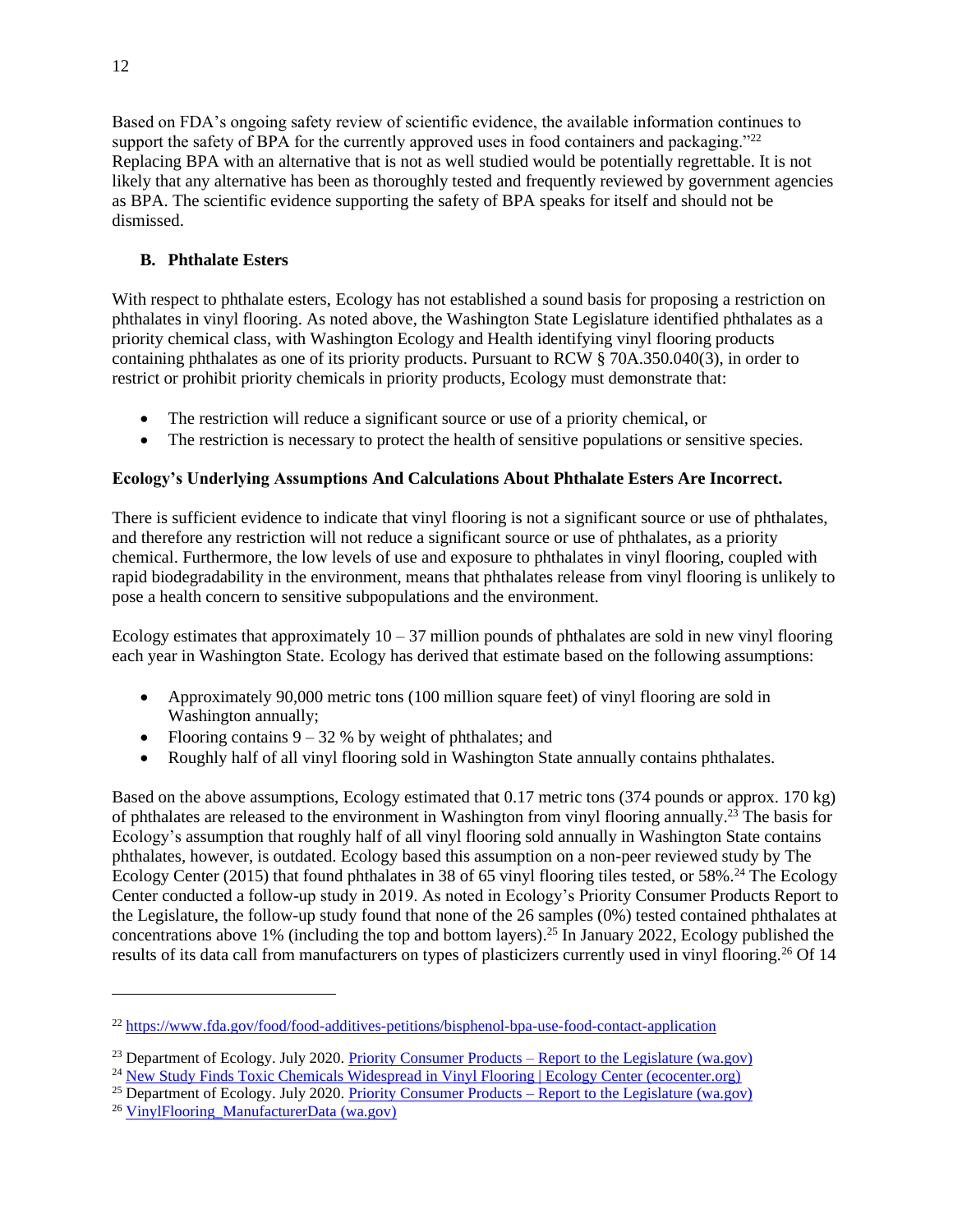manufacturers who responded to the data call, 12 manufacturers confirmed that they have phased out the use of ortho-phthalates, most between 2013 and 2016. No manufacturer reported exclusively using orthophthalates. Ecology confirmed that the "vast majority of flooring products did not use ortho-phthalates." In addition, Ecology acknowledged that "we expect ortho-phthalate use is lower than the estimate in our 2020 Priority Products Report to the Legislature." As a result, we can conclude that the 58% assumption (proportion of vinyl flooring using ortho-phthalates), on which Ecology based its initial calculations of the amount of phthalates released into the environment annually from vinyl flooring (approx. 170 kg) is grossly over-estimated. Hence, it is reasonable to assume that the amount of phthalates released from vinyl flooring annually would be significantly less than 170 kg.

# **The Draft Report Deviates, Without Grounds, From Ecology's Previous Report, Which Found Vinyl Flooring To Be A Minor Source Of Phthalate Release To The Environment.**

In its draft report, Ecology cites its 2011 report estimating vinyl flooring contributes 220 pounds (0.1 metric tons) of phthalate chemicals to Puget Sound annually.<sup>27</sup> This value appears to come from Figure 40 in the 2011 report, containing a breakdown of the major releases of DEHP from primary sources (Ecology assumes that DEHP is the dominant phthalate used as a plasticizer, accounting for approximately 40% of total annual release in 2011). Notably, the 2011 Puget Sound report by Ecology concludes that release of phthalates to Puget Sound from PVC flooring accounts for <1% of the total phthalates release (both via release to air and fugitive dust) (see Table C-1). By comparison, the Puget Sound report indicates that personal care products, industrial and institutional point sources, vehicles and roads, lacquers and paints account for 32%, 28%, 10% and 5%, respectively. Considering that more than 10 years have passed since that report was issued, and the majority of vinyl flooring manufacturers no longer use phthalates in vinyl flooring,<sup>28</sup> we would expect vinyl flooring to account for an even smaller proportion of the annual phthalate release to Puget Sound today.

In summary, we conclude the following:

- Ecology's 2011 Puget Sound report confirms that vinyl flooring is not a significant source of phthalate release to the environment. The Draft Report should be revised to adopt the 2011 conclusions.
- Ecology's manufacturer data call confirms that vinyl flooring is not a significant source or use of phthalates.

# **Ecology Has Not Adequately Demonstrated That Restricting Use Of Phthalates In Vinyl Flooring Will Reduce A Significant Source Or Use Of Phthalates, In Order To Justify A Restriction.**

# **The Proposed Restriction Does Not Protect The Health Of Sensitive Populations Or Sensitive Species.**

There is no evidence that phthalate exposure in dust and indoor air is a human health concern to children Ecology indicates that the proposed restriction will protect the health of sensitive subpopulations (infants and children), exposed to phthalates via direct exposure to residential air and dust. However, Ecology failed to cite any study that justifies this purported concern. By contrast, several published studies have confirmed that exposure to phthalates in dust and indoor air do not pose a health concern to sensitive

<sup>&</sup>lt;sup>27</sup> Control of Toxic Chemicals in Puget Sound Assessment of Selected Toxic Chemicals in the Puget Sound Basin, 2007-2011. Department of Ecology, State of Washington. Publication No. 11-03-055. [1103055.pdf \(wa.gov\)](https://apps.ecology.wa.gov/publications/documents/1103055.pdf) <sup>28</sup> See discussion above.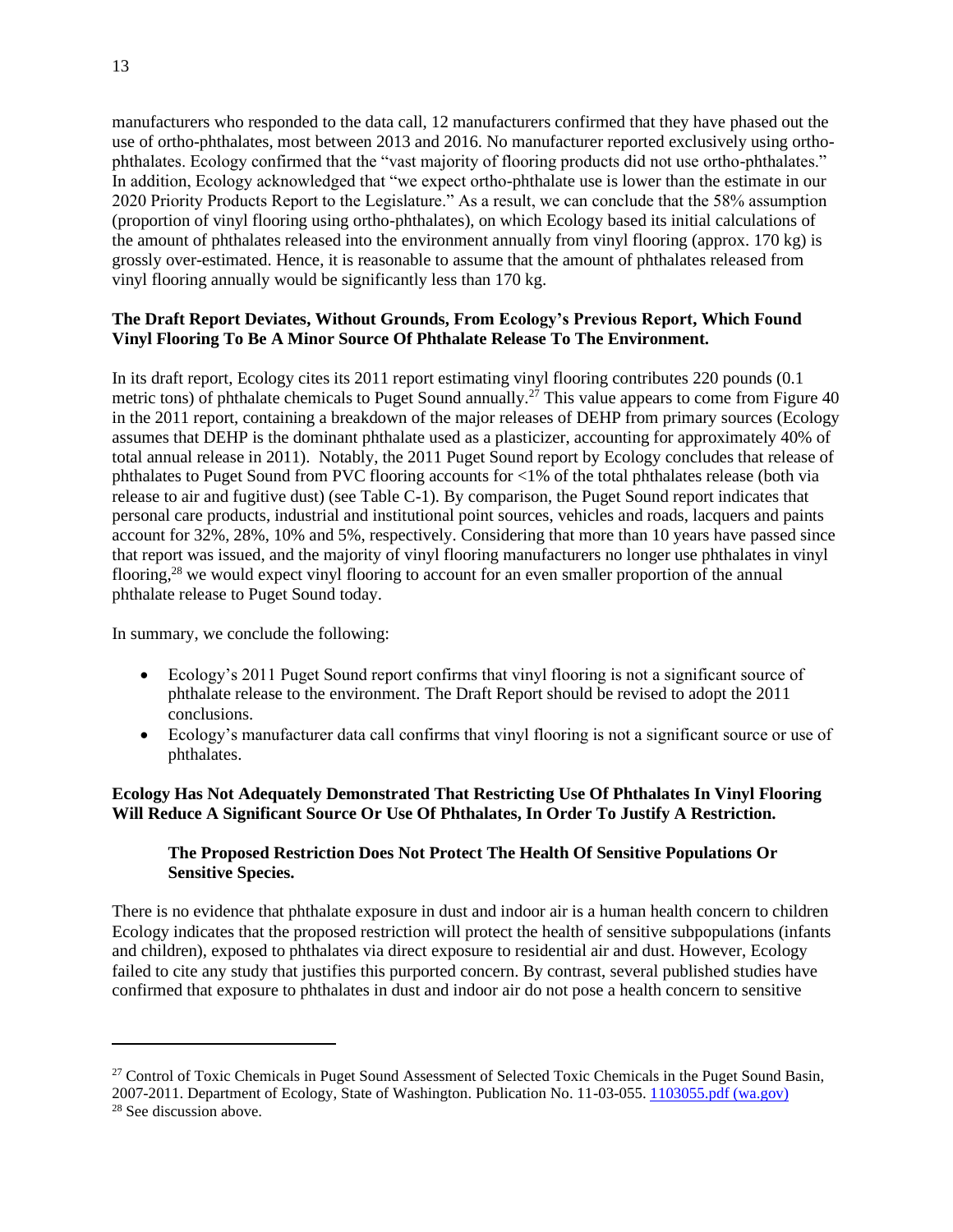subpopulations.29,30,31,32 One of the studies cited by Ecology reached the same conclusion. For example, in quantifying the level of BBP (and other phthalates) present in dust and indoor air in vinyl flooring in the home, Hammel et al.,  $(2019)^{33}$  found that the highest range  $(95<sup>th</sup>$  percentile) of BBP exposure in the urinary metabolites of children ages 3 – 4 years was app**r**oximately 25-times below the safe threshold. In other words, regardless of the potential hazard of the substance, the levels of exposure were too low to be of any health concern and banning the use of vinyl flooring in those homes would have had no protective effect on the health of children.

### **Phthalate Release From Vinyl Flooring Does Not Pose An Environmental Concern.**

As noted above, vinyl flooring is not a significant source of phthalate exposure to the environment, as phthalates are rapidly degraded in the environment, including sediments.<sup>34</sup> For example, in its 2015 State of the Science Report on DINP, Health Canada concluded that DINP is readily biodegradable, has low bioaccumulation and biomagnification potential and is not expected to persist in the environment.<sup>35</sup> Similarly, Canada's State of the Science report notes that DIDP is rapidly biodegraded in aerobic conditions (and even under conditions of low oxygen), with 68% removal within 1 day and 90-100% removal of parent substance within 10-28 days. With respect to bioaccumulation, Canada states, "Empirical bioconcentration factors (BCFs) of <14 and 147 L/Kg wet weight and biota-soil/sediment accumulation factors (BSAFs) of 0.015 and 0.16 suggest that DIDP has low potential to bioaccumulate in aquatic and terrestrial organisms."<sup>36</sup> Thus, it is unlikely that phthalates pose any significant source of harm to the environment.

We conclude the following:

• Ecology has offered no evidence showing that phthalate exposure in dust and indoor air has been proven to be harmful in children. It must be stressed that mere presence is not evidence of harm.

<sup>&</sup>lt;sup>29</sup> Scientific Committee on Health and Environmental Risks (SCHER). Opinion on risk assessment on indoor air quality (2007) – [https://ec.europa.eu/health/ph\\_risk/committees/04\\_scher/docs/scher\\_o\\_055.pdf.](https://ec.europa.eu/health/ph_risk/committees/04_scher/docs/scher_o_055.pdf)

 $30$  European Chemicals Agency (2013) – Evaluation of new scientific evidence concerning DINP and DIDP in relation to entry 52 of Annex XVII to REACH Regulation (EC) No 1907/2006. Final review report. [https://echa.europa.eu/documents/10162/31b4067e-de40-4044-93e8-9c9ff1960715.](https://echa.europa.eu/documents/10162/31b4067e-de40-4044-93e8-9c9ff1960715)

<sup>&</sup>lt;sup>31</sup> Christia C, Poma G, Harrad S, de Wit CA, Sjostrom Y, Leonards P, Lamoree M, Covaci A (2019) Occurrence of legacy and alternative plasticizers in indoor dust from various EU countries and implications for human exposure via dust ingestion and dermal absorption. *Environmental Research* **171:** 204-212.

<sup>32</sup> Kim H-H, Yang J-Y, Kim S-D, Yang S-H, Lee C-S, Shin D-C, Lim Y-W (2011) Health Risks Assessment in Children for Phthalate Exposure Associated with Childcare Facilities and Indoor Playgrounds. *Environ Anal Health Toxicol* **26:** e2011008.

<sup>33</sup> Hammel SC, Levasseur JL, Hoffman K, Phillips AL, Lorenzo AM, Calafat AM, Webster TF, Stapleton HM: Children's exposure to phthalates and non-phthalate plasticizers in the home: The TESIE study. *Environment International* 2019, 132:105061.

<sup>34</sup> Otton SV, Sura S, Blair J, Ikonomou MG, Gobas FAPC: **Biodegradation of mono-alkyl phthalate esters in natural sediments**. *Chemosphere* 2008, **71**(11):2011-2016.

<sup>35</sup>Environment Canada and Health Canada State of the Science Report. 2015. Phthalate Substance Grouping: 1, 2- Benzenedicarboxylic acid, diisononyl ester 1, 2-Benzenedicarboxylic acid, di-C8-10-branched alkyl esters, C9-rich (Diisononyl Phthalate; DINP). [Screening Assessment Report Template \(ec.gc.ca\)](https://ec.gc.ca/ese-ees/47F58AA5-57BE-4869-A128-587DEADCAAD8/SoS_Phthalates%20%28DINP%29_EN.pdf)

<sup>&</sup>lt;sup>36</sup> Environment Canada and Health Canada State of the Science Report. 2015. Phthalates Substance Grouping: Long-chain Phthalate Esters, 1,2-Benzenedicarboxylic acid, diisodecyl ester (diisodecyl phthalate; DIDP) and 1,2- Benzenedicarboxylic acid, diundecyl ester (diundecyl phthalate; DUP). [Environment and Climate Change Canada -](https://www.ec.gc.ca/ese-ees/default.asp?lang=En&n=D3FB0F30-1) State of the Science Report - [Phthalates Substance Grouping -](https://www.ec.gc.ca/ese-ees/default.asp?lang=En&n=D3FB0F30-1) Long-chain Phthalate Esters